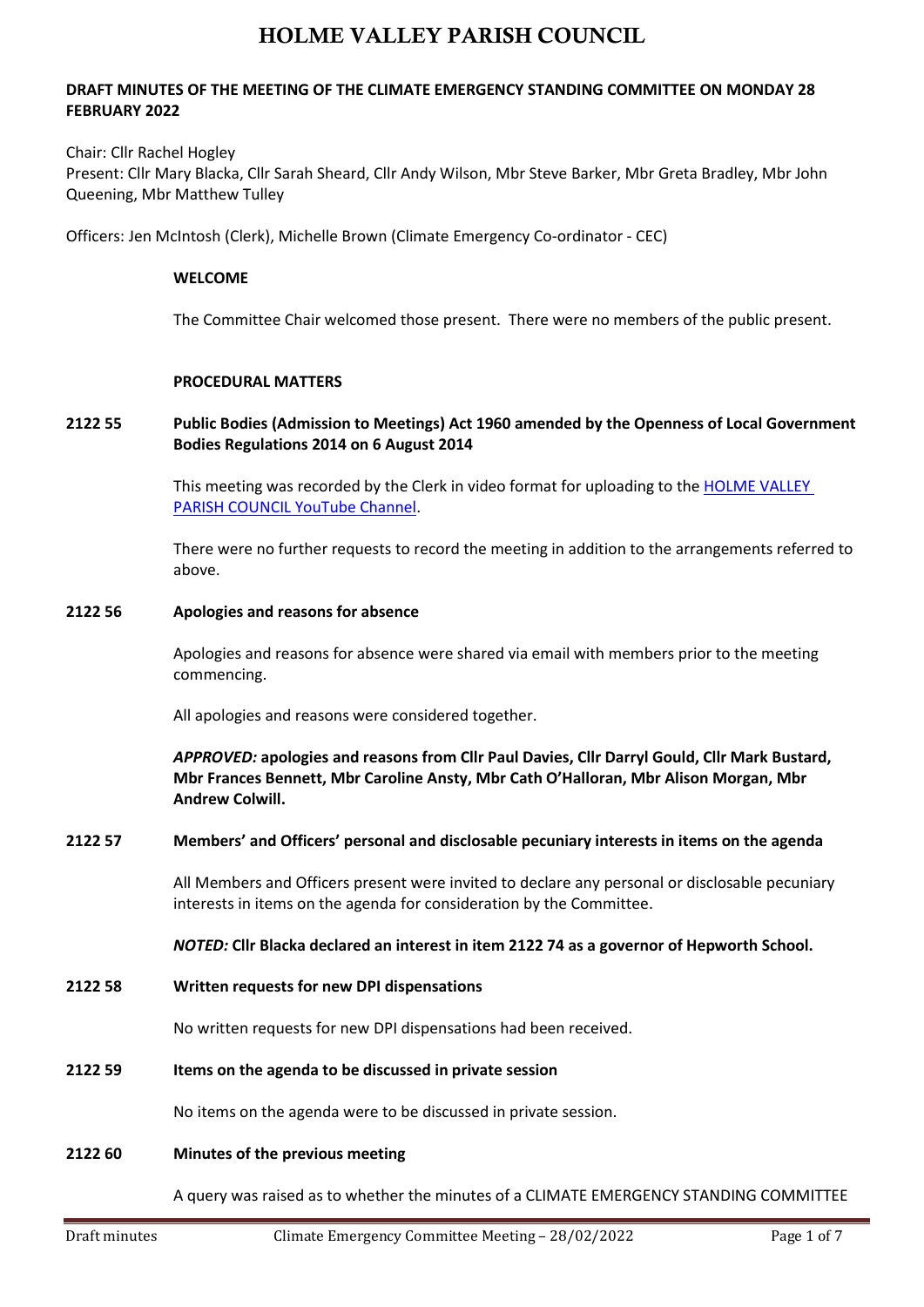(CESC) meeting would ever be approved by the CESC rather than FULL COUNCIL. It was explained that the scheduling of meetings meant that it would always be the case that minutes would be approved by the next FULL COUNCIL meeting following on from a CESC meeting.

# *NOTED:* **The Minutes of the CLIMATE EMERGENCY STANDING COMMITTEE (CESC) meeting held on 18 October 2021 items 2122 26 to 2122 54, approved at FULL COUNCIL 13 December 2021.**

### **2122 61 Applications from the public to be members of the Committee**

There were no applications from the public to consider.

### **BUDGETARY MATTERS**

### **2122 62 CESC Budget 2021-22 Year-to-Date and Projected**

The contents of the CESC 2021-22 Year-to-Date and Projected Budget report were discussed, including how Earmarked Budget lines might be used.

Clerk to email out to all CESC members a response to a query as to whether the report represents actual spending (invoiced paid) or commitment to spending (purchase orders raised).

### *NOTED:* **the contents of the CESC Budget 2021-22 Year-to-Date and Projected report.**

### **2122 63 CESC Budget 2022-23**

The contents of the CESC 2022-23 Budget report were discussed, including how the creation of Earmarked Budget lines had helped to maintain a similar budget to previous year.

### *NOTED:* **the contents of the CESC Budget 2022-23 report.**

### **2122 64 Holmfirth Folk Festival Project costs**

CEC reported on her work with the organisers of Holmfirth Folk Festival, taking place 6-8 May 2022. The organisers are keen to make the festival as green as possible. The work of CESC and HVCAP will be featured in promotional material. CEC reported on plans to work with HVCAP for the latter to maintain a stall or similar, giving children the opportunity to plant seeds in a yoghurt pot that can be taken home. Space is also being made in the HoTT edible garden for people to plant.

It was anticipated that a contingency budget of £190 would be needed to cover the cost of signage 'Growing Food in the Holme Valley', compost and seeds.

A query was raised as to the possibility of getting feedback as to how attendees have travelled to the Festival.

CEC to check that HVPC and CESC signage will be visible.

# *APPROVED:* **Commitment of up to £190 from budget line 4825 Environment Strategy to cover costs for the Holmfirth Folk Festival project.**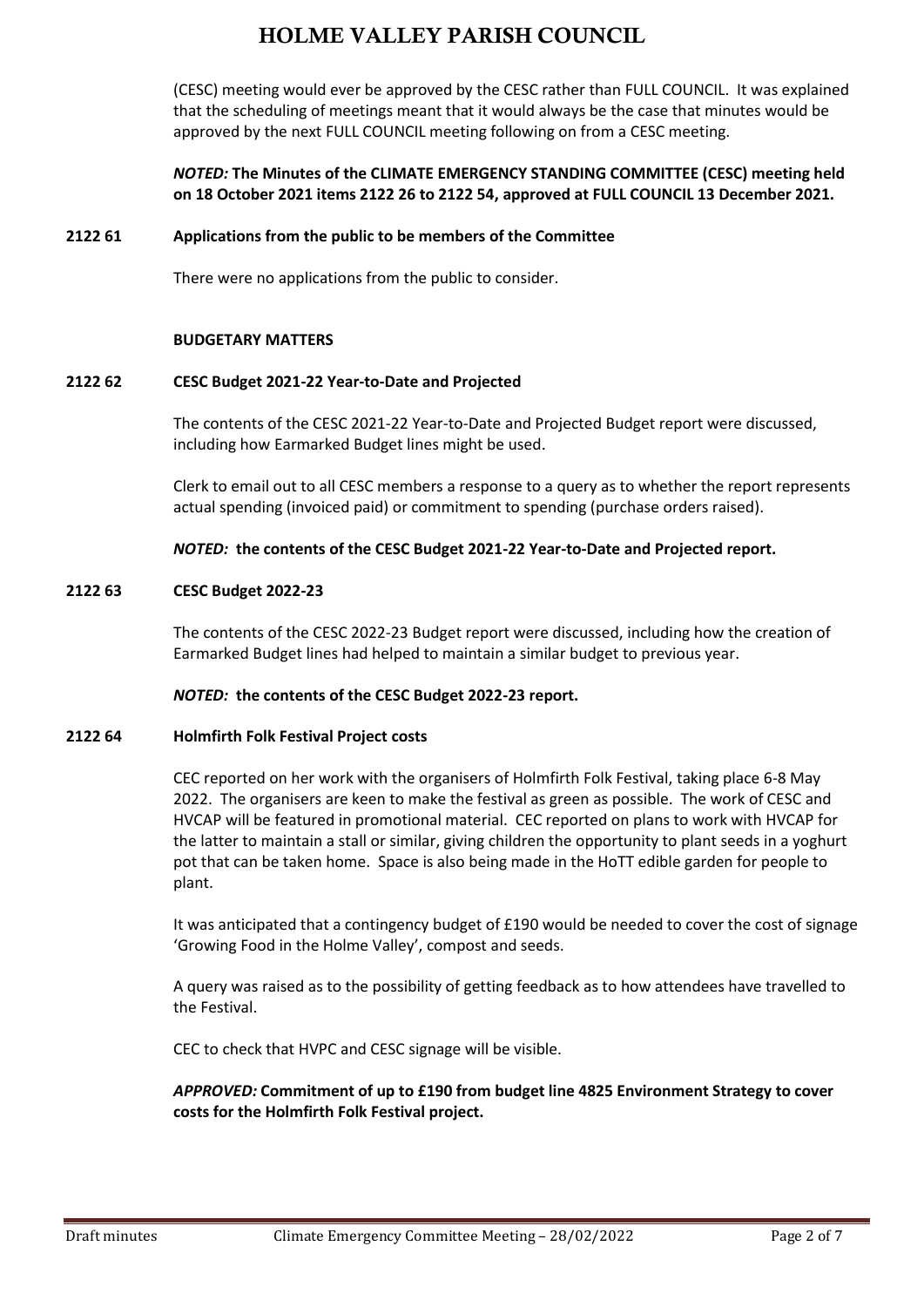### **PROGRESS AND ACTIONS**

# **2122 65 Focusing on Local Action**

The Chair articulated her vision of the Committee's role in leading the Holme Valley to achieve net zero.

This was grounded in taking forward the work of CESC in line with the following three objectives:

- (i) to educate and inspire *eg through the Platinum Jubilee project*;
- (ii) to encourage and support change *eg through the creation and use of a HVPC database for communicating key messages*;
- (iii) to coordinate and enable *eg through enabling use to be made of energy auditing tools and supporting the retrofitting of civic buildings such as The Civic and Honley Library*.

Fulfilling these objectives involves working with others across the valley to maximise impact and encourage as many people as possible to recognise that lots of people making small changes can make a big difference. The Committee should use its expertise to inspire others to take own their small steps towards tackling climate change. In this way the Committee would be focusing on what can best be controlled and influenced within the Holme Valley.

It was recognised that considerable effort was required to turn ideas into impactful projects. The CEC is the key resource for the Committee to use to achieve its objectives – a resource that needs to be used effectively.

There followed a wide-ranging discussion about future actions/direction.

# Comments made included:

- (i) The recently published IPCC report illustrated the scale of the challenge to meet carbon reduction targets for 2030 at a national/global level – was a wake-up call also needed locally? A workshop/public meeting were suggested but not resolved upon.
- (ii) Acknowledgement that progress had been made in the Holme Valley and a perspective that this did not reflect the progress needed.
- (iii) The focus of the CESC's work in addressing the Climate Emergency should be on actions within the Holme Valley rather than wider lobbying.
- (iv) Ideas about how to further utilise the Holme Valley Climate Emergency website and social media, for example by sharing 'stop and think' moments.
- (v) Suggestions for further opportunities to share work to reduce carbon emissions for example with Kirklees Climate Commission and Zero Carbon Yorkshire.

Members to provide CEC with appropriate content to share via website and social media.

CEC to support Cllr Sheard in making contact with the other local parish/town councils to bring pressure to bear on Kirklees Council.

### **2122 66 Jubilee Seed & Tree Project**

As part of marking the Platinum Jubilee, HVPC has committed money to a project to provide wildflower seeds to every primary school pupil in the valley as well as plant a tree in each primary & secondary school to mark the Jubilee.

It is hoped that members of the CESC will assist in delivering assemblies to the schools using a provided presentation which will capture key information about why planting wildflowers and trees matters, key facts about what can be done to improve biodiversity & also other positive steps children can take to address climate change. It will also highlight what is being done locally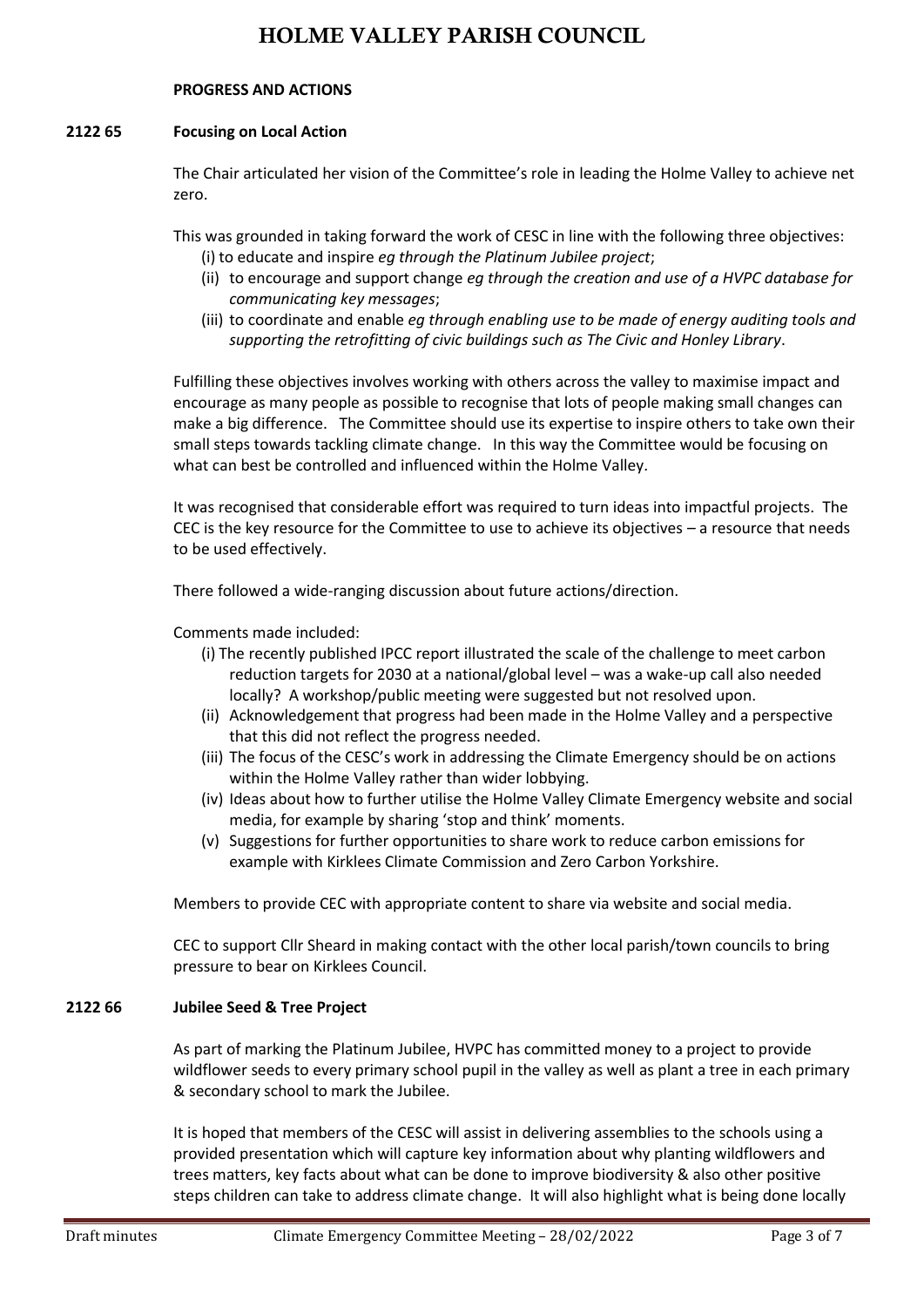and what the Jubilee / HVPC is.

Materials developed can then be shared electronically with parents and used to raise awareness of how everyone can make a difference. The intention is for this to happen after the Easter holidays around May time. Tree planting will be done in the Autumn to suit the best planting season.

This project offers the chance to talk to over 2300 primary children and secondary schools as well, giving an opportunity to engage with their families and teachers to improve the visibility of local action being taken to address the climate emergency.

*RESOLVED:* **CEC/Chair to produce resources for an assembly presentation to be delivered by a team including CEC, Chair, Cllr Blacka, Cllr Wilson, Mbr Tulley and Mbr Bradley***.*

### **2122 67 Energy**

Members were reminded that following the audit led by a CESC member, HVPC had approved expenditure up to £10,000 for each of the Parish Council's key assets (Holmfirth Civic Hall and Honley Library) to invest in energy efficiency measures. Implementation through the Holmfirth Civic Hall Community Trust (HCHCT) and Friends of Honley Library (FOHL) should deliver real improvements for the operational and environmental sustainability of the two buildings.

Members considered how and when to seek feedback from HCHCT and FOHL on what they have achieved and what impact it has and how best to share the learning and experience with other organisations running community assets such as village halls, sports clubs etc. It was suggested that the one page proforma used by Zero Carbon Yorkshire might be a way of getting feedback.

CEC to look into producing an example case study for retrofitting a public building based on the experience of Holmfirth Civic that could be made use of by groups running, for example, village halls.

The Energy-Saving Booklet was seen as a relatable resource which could be more widely utilised and Members were informed of the commitment of £160 from the energy budget to update the Energy Savings Booklet for onwards distribution. This is to assist Holme Valley residents to understand how the current rises experienced in energy prices might be mitigated through ecofriendly cost-cutting measures. The expenditure had been authorised in line with *HVPC Financial Regulation 4.1: "Expenditure on revenue items may be authorised up to the amounts included for that class of expenditure in the approved budget. The authority is to be determined by… the Clerk or Deputy Clerk, in conjunction with…Chairman of the appropriate committee, for any items below £1,000."*

Members to send details to CEC of energy-saving ideas replicable in people's homes, contributing to a spectrum of actions being developed. One example of an idea was the use of heated throws and seat pads for those working from home to produce targeted heating.

CEC to break down Energy-Saving Booklet into digestible chunks for publicising.

*NOTED:* **The commitment of £160 from the energy budget line for the updating and forward distribution of the Energy Savings Booklet, as requested by the CEC, agreed by the Chair and authorised by the Deputy Clerk/RFO in line with** *HVPC Financial Regulation 4.1.*

### **2122 68 Business & Community Group Database**

It was reported that the CEC is building a database of businesses and community groups during this year so the Committee can expand its influence and learn more about what is happening to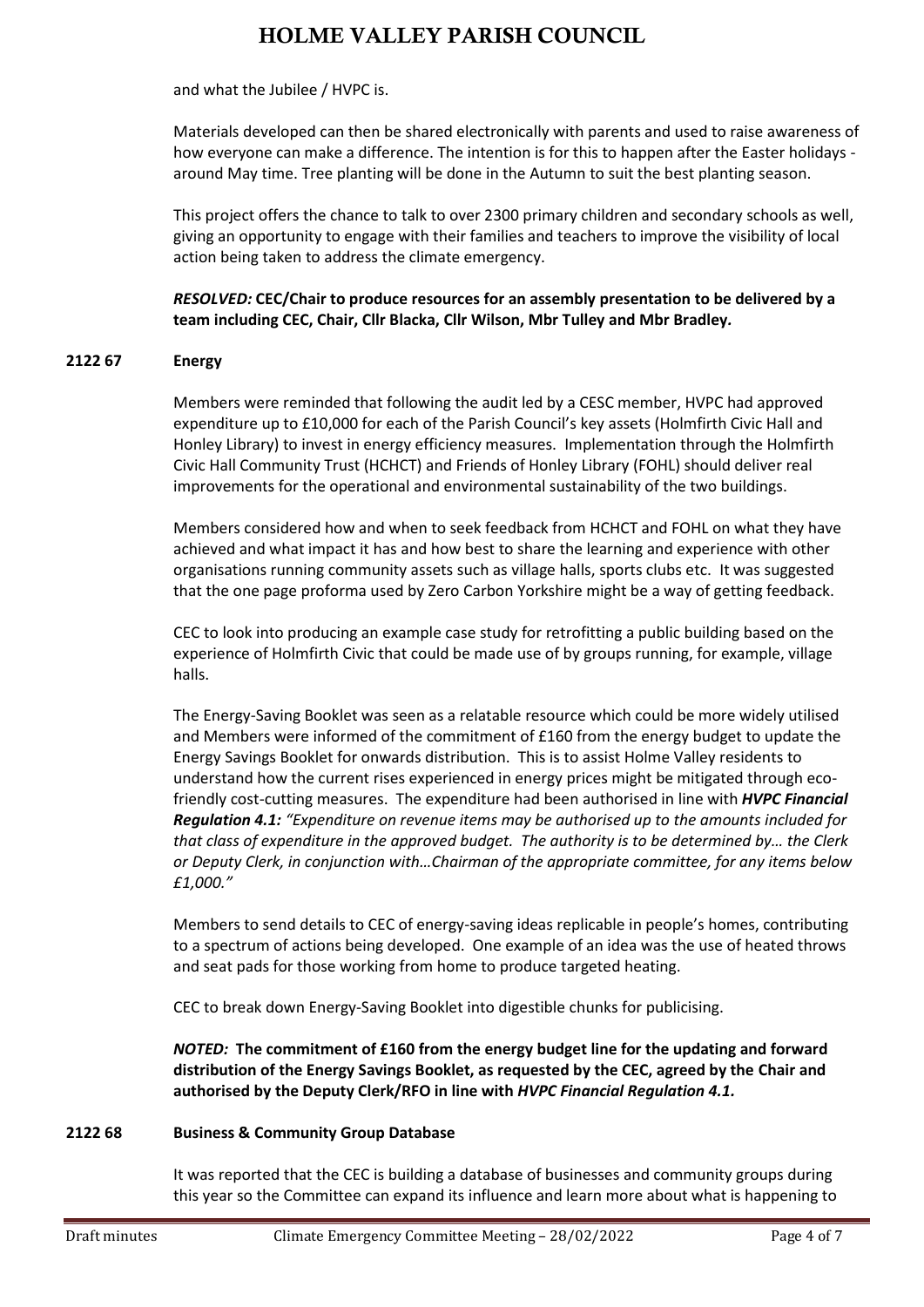address Climate Change across the valley. It is anticipated that the database will also support other functions of the Parish Council moving forward such as publicising grants.

Ideas suggested by members to support the CEC in developing the business and community groups database included using the Kirklees Community Database as a starting point and approaching councillors for contact points. To support the database development a request was considered to subscribe to a service [\(https://www.endole.co.uk/products/insight/pricing\)](https://www.endole.co.uk/products/insight/pricing).

Clerk to provide CEC with contact details for community groups awarded grants by HVPC to enable CEC to raise enquiries as to inclusion on database.

*APPROVED:* **the release of funds up to £400 from 4805 Community Mobilisation to subscribe to a service to assist in the development of the contacts database.**

### **2122 69 Cargo Bike in the Holme Valley**

It was reported that following recommendation by the Committee, HVPC provided EPIKS (Environmental Projects in Kirklees) with a grant of £6900 towards the cost of a cargo bike which should arrive in the valley in the late spring and be a visible demonstration of delivery possibilities.

The Cargo Bike will carry the HVPC Logo and have a presence at events. For the first few months the intention is to work with volunteers on testing the bike and technology and using it with community groups across the Holme Valley before developing its commercial opportunities.

# **2122 70 Promotion and Idea Sharing**

It was reported that communication of local initiatives to address the climate emergency are being brought together on the shared website:<https://holmevalleyclimateaction.co.uk/>

The CEC is collating case studies of individuals and businesses across the valley who have made real changes to their homes, travel choices or behaviour to help combat climate change. The aim is to share these through various media (including the Holme Valley Review, Facebook site and website).

The commitment of £160 from the energy budget has been made to provide a Facebook feed on the website. The expenditure has been authorised in line with *HVPC Financial Regulation 4.1: "Expenditure on revenue items may be authorised up to the amounts included for that class of expenditure in the approved budget. The authority is to be determined by… the Clerk or Deputy Clerk, in conjunction with…Chairman of the appropriate committee, for any items below £1,000."*

Members to contact CEC directly with intelligence of links to local groups / initiatives which could be developed as case studies in the future.

*NOTED***: the commitment of £160 from the mobilisation budget to provide a Facebook feed on the shared website:** <https://holmevalleyclimateaction.co.uk/> **as requested by the CEC, agreed by the Chair and authorised by the Deputy Clerk/RFO in line with** *HVPC Financial Regulation 4.1.*

### **2122 71 Report on other initiatives led by members of the Committee**

Updates on progress were shared on the initiatives below.

- *Land Use Surveys:* 
	- i. Mbr Morgan to attend a meeting of south Pennine Farmers Group to learn about how the group is engaging local farmers in environmental issues.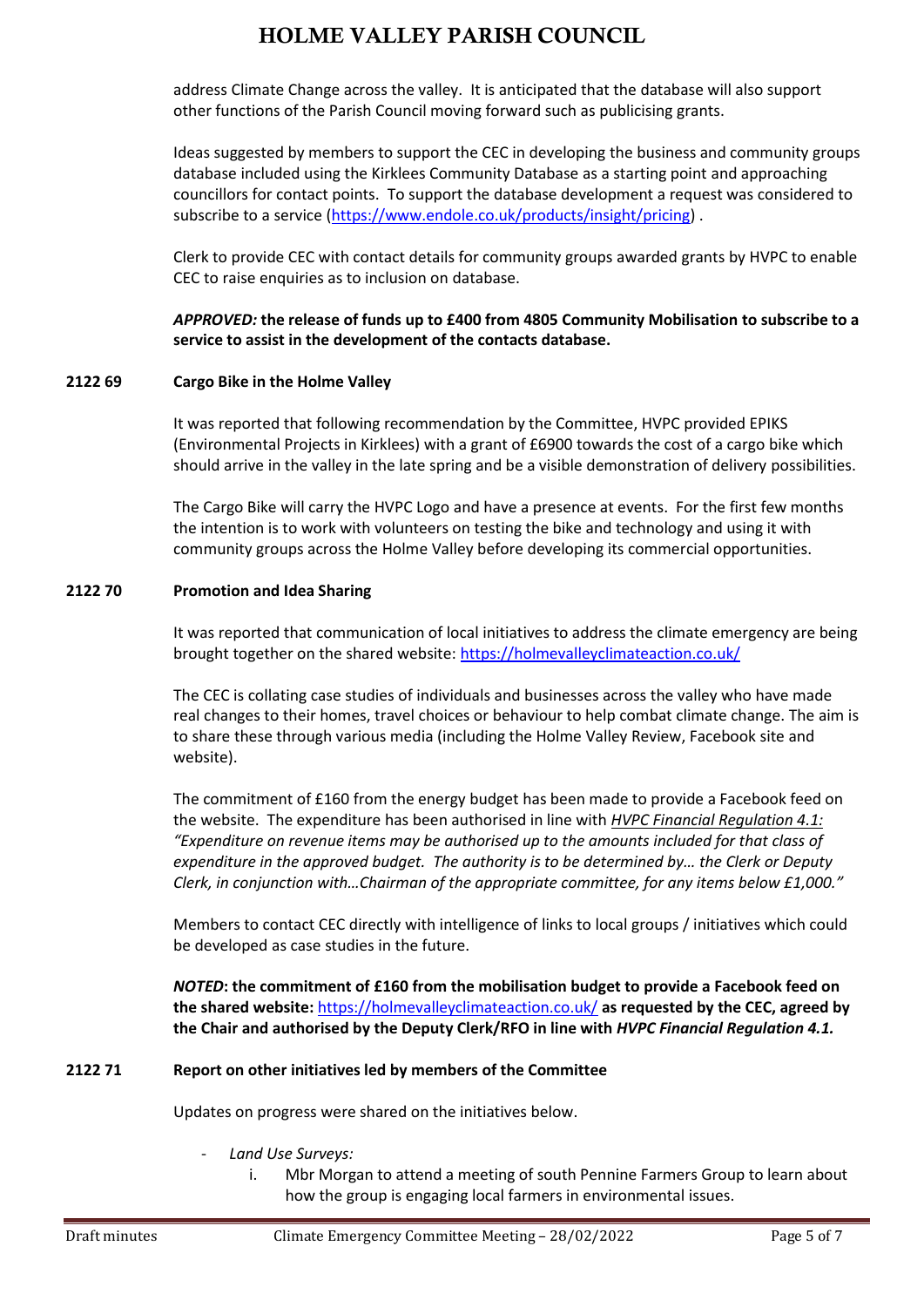- ii. A farmer engagement meeting within the Holme Valley is planned about soil health at Coddy's Farm.
- iii. A second baseline survey on a further farm is booked for the Spring.
- *Disposal of trade waste:* 
	- i. Clerk reported that Kirklees have just started recycling trade waste. The Civic now has separate highly visible bins to encourage recycling. The Clerk's Office plans to invest in separate bins to assist recycling.
	- ii. Clerk to follow up query about how local businesses deal with waste and what happens to Kirklees trade waste and email out findings.
	- iii. CEC to provide Clerk with details of a contact within Kirklees Waste.
- *Any community engagement / attendance at festivals:*
	- i. Holmfirth Film Festival in March 2022 has a Climate Change focus on the twin themes of cycling and housing. The festival later in the year will have themes of growing and the environment.
	- ii. Holmfirth Art festival will focus on 'art in the landscape' and include four Artistic Walks focused on getting people to enjoy and value the environment.

# **CORRESPONDENCE**

# **2122 72 Tree policy**

Members heard that the Chair had written to Kirklees Council, copying in Kirkburton Parish Council, to endorse the Tree Policy in line with resolution 2122 33 from the CESC meeting of 18-10- 21.

Appreciation was expressed for the detailed response received from *Kirklees Growth and Regeneration* for *Kirklees Planning* and also from *Kirklees Environmental Strategy and Climate Change*.

*NOTED:* **correspondence received from Kirklees Council with regards to Tree Policy resolution 2122 33 from CESC meeting on 18-10-21.**

### **2122 73 Climate Emergency Action Plan**

It was reported that email correspondence had been received in connection with HVPC Climate Emergency Action Plan. A request was received and actioned for physical copies of the Action Plan was from Denby Dale Parish Council and also from Elvaston Parish Council, South Derbyshire, to make use of the graphics and other elements of the HVPC Climate Emergency Action Plan. Six copies of the HVPC Climate Emergency Action Plan had been sent to Denby Dale Parish Council and assistance offered to Elvaston Parish Council.

# *NOTED:* **the correspondence received from Elvaston and Denby Dale Parish Councils in connection with the HVPC Climate Emergency Action Plan.**

CEC to create a list of other organisations/councils who have been supported through the work of the CESC and ensure this is on the website.

# **2122 74 Request via Holme Valley Climate Action Partnership (HVCAP) regarding Hepworth School LED lighting and composter projects**

Members heard that HVCAP Co-ordinator had asked CEC to raise the matter of Hepworth School's